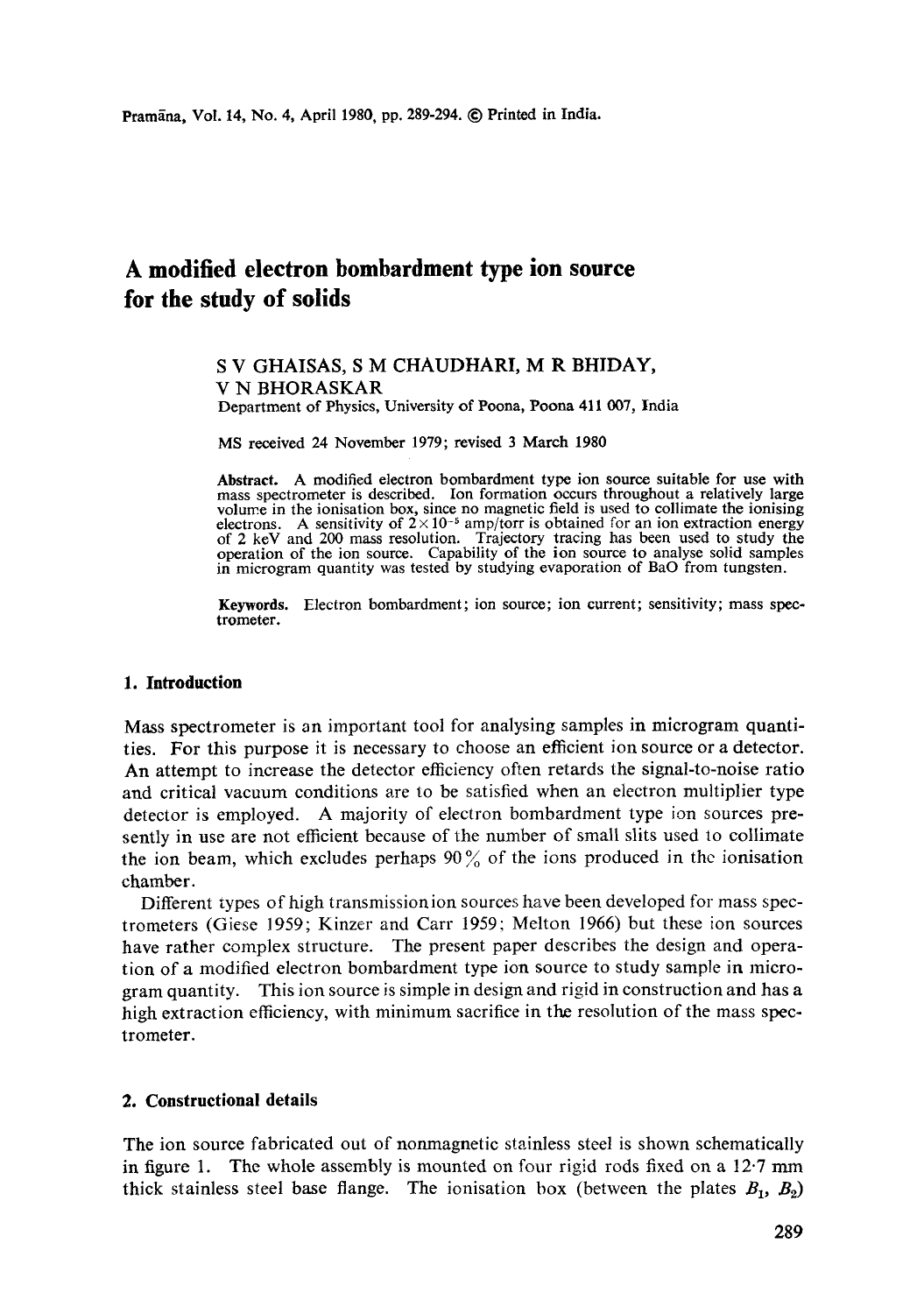

**Figure 1.**  Ion source for the study of evaporation of solids.

has internal dimensions 1.6 cm (long),  $1.5$  cm (broad) and 1 cm (high). On one side of this box a tungsten filament  $F$ , with its glass mount is fitted. The electrons emitted from this filament are accelerated and focussed by an assembly of two slits  $S_1$  (0.4 mm) and  $S_2$  (1.0 mm). At an accelerating voltage of about 100 V, the electron current (trap current) reaching the collector  $C$  is about 120 microampere, which is about 15% of the total emission. The trap current is stabilised by an electronic circuit similar to the one described by Caldecourt (1951).

The ion repeller R in the form of stainless steel mesh (made from  $0.1$  mm wire with mesh hole size  $0.01 \text{ mm}^2$  of dimension 1.8 cm long and 1.6 cm broad is kept 1 mm outside the ionisation box. Its purpose is to keep away thermal positive ions from entering into the ionisation box during evaporation of solid sample and also to increase the efficiency of ion extraction. The side of the ionisation box facing the ion repeller is kept sufficiently open. The assembly *E,* having arrangements for heating the solid sample and temperature measurement, is kept just 2 mm below the ion repeller. The ion extraction system consists of two half plates  $A_1 - A_2$  and the source slit S. The two half plates  $A_1$ ,  $A_2$  are fixed at 2 mm distance above the ionisation box and a further 2 mm above these plates the source slit  $S(0.2 \text{ mm})$  is fitted. The slit  $S$  is kept permanently at ground potential, allowing easy way to extract ions upto 2 keV. To avoid mass discrimination (Coggeshall 1962), no magnetic field is used to collimate the ionising electrons. By removing the ion repeller, the system can be used as a thermal ion source.

#### **3. Results and discussion**

A 90 ° sector mass spectrometer with 23 cm mean radius was used to study the characteristics of the ion source. A mass spectrum of residual gases at pressure  $5 \times 10^{-7}$ torr in the ion source was recorded with a Faraday cup (with  $0.5$  mm slit), coupled to an electrometer. A portion of the spectrum upto mass number 44 is shown in figure 2. The resolution of the mass spectrometer obtained was 200 at  $5\%$  peak height. The potentials required to obtain maximum ion current for any mass value, at a given pressure, are shown in table 1.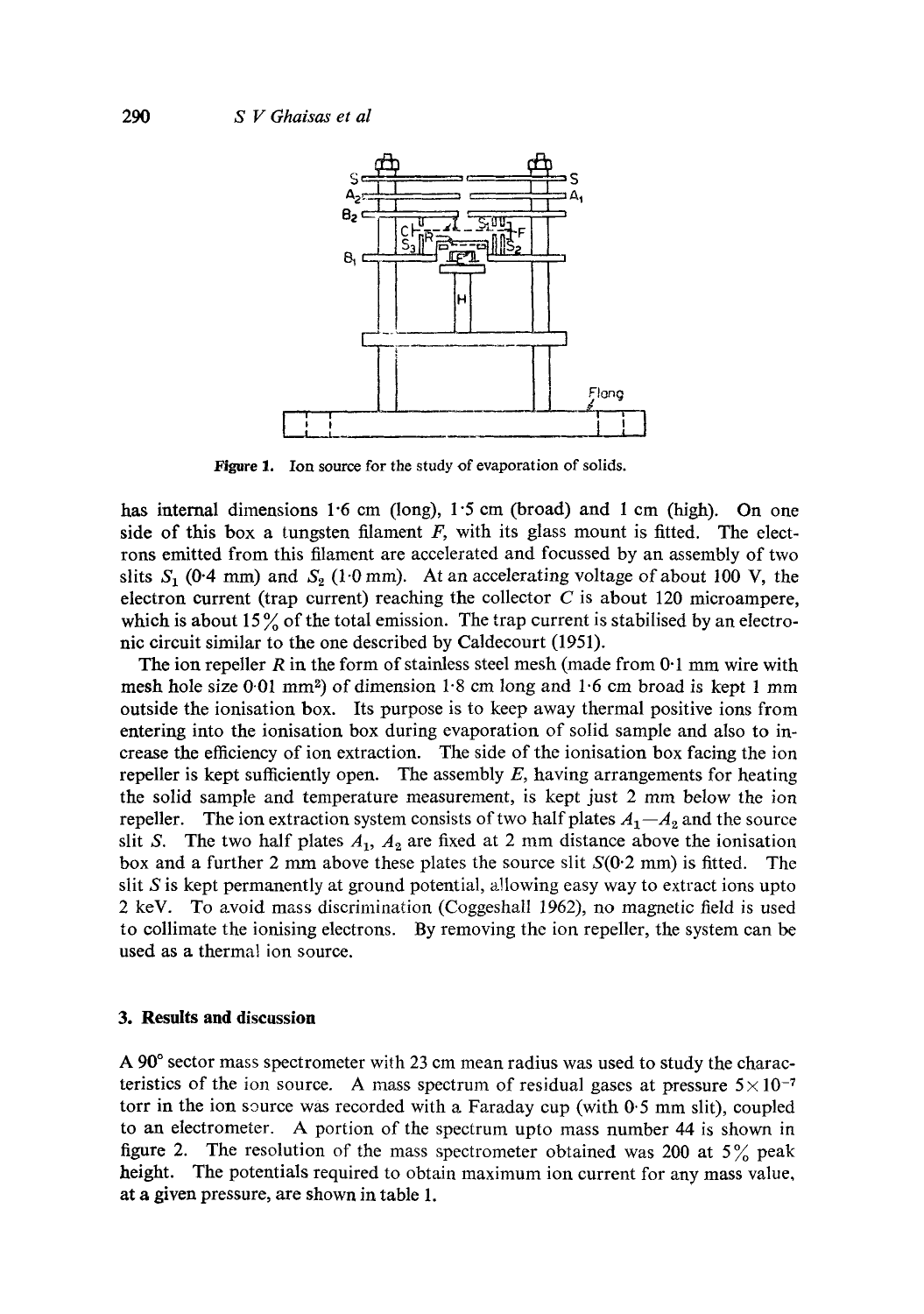

**Figure 2.**  Mass spectrum of air.

**Table 1.**  Relative potentials (volts)

| Ionisation box $(B_1, B_2)$ | V.                      |
|-----------------------------|-------------------------|
| Ion repeller $(R)$          | $V_0 + 6$               |
| Half plates $(A_1, A_2)$    | $V_{\rm o}/2$           |
| $S$ lit $(S)$               | Zero (ground potential) |

To determine the sensitivity of the ion source, a vacuum  $\approx 10^{-7}$  torr was obtained in the mass spectrometer system and the ion source was flushed with nitrogen gas. Trap current was adjusted to 120 microampere at a nitrogen gas pressure of  $2 \times 10^{-5}$ torr in the ion source. The recorded ion current for  $N_2$  ions was  $4 \times 10^{-10}$  amp. This shows that the ion source sensitivity is  $2 \times 10^{-5}$  amp/torr and is about twenty times greater than the conventional ion source under similar conditions (Fusafumi 1970). This relatively high sensitivity results frcm following considerations:

(i) The electron beam (ionisation region) is very near the ion extraction slit, increasing the ion extraction efficiency (Werner 1974).

- (ii) Extraction slit of the ionisation box and half plates are sufficiently wide. This allows large fraction of the ions to be focussed at the final slit  $S$  (Melton 1966).
- (iii) The potential difference between half plates and extraction slit is 1000 V. In this situation the extraction region increases (Werner 1974).

Further, on the basis of the ion source geometry and the relative voltages (table 1) paraxial trajectories are plotted as shown in figure 3. It shows that the ions are focussed at the source slit S with reduction in magnification ( $\approx 10$ ). This supports the fact that this particular design furnishes a higher ion extraction efficiency.

Variation in the ion current (sensitivity) with repeller and accelerating voltages is also studied and the results are shown in figures 4 and 5 respectively. Figure 4 shows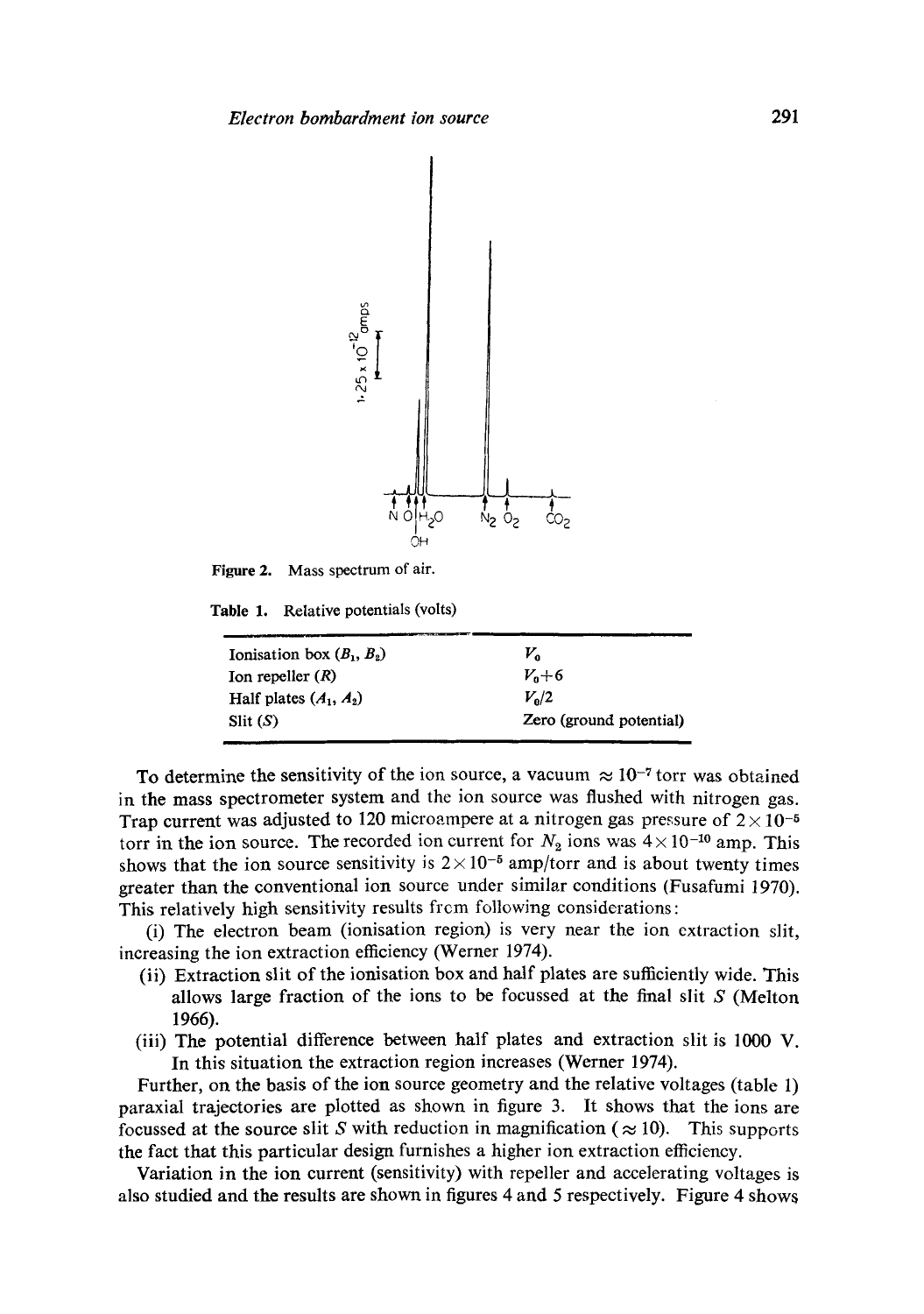

Figure 3. Ion optics of ion source.



Figure 4. Ion source characteristics for constant accelerating voltage (2 kV).



Figure 5. Ion source characteristics for constant repeller voltage (6 V),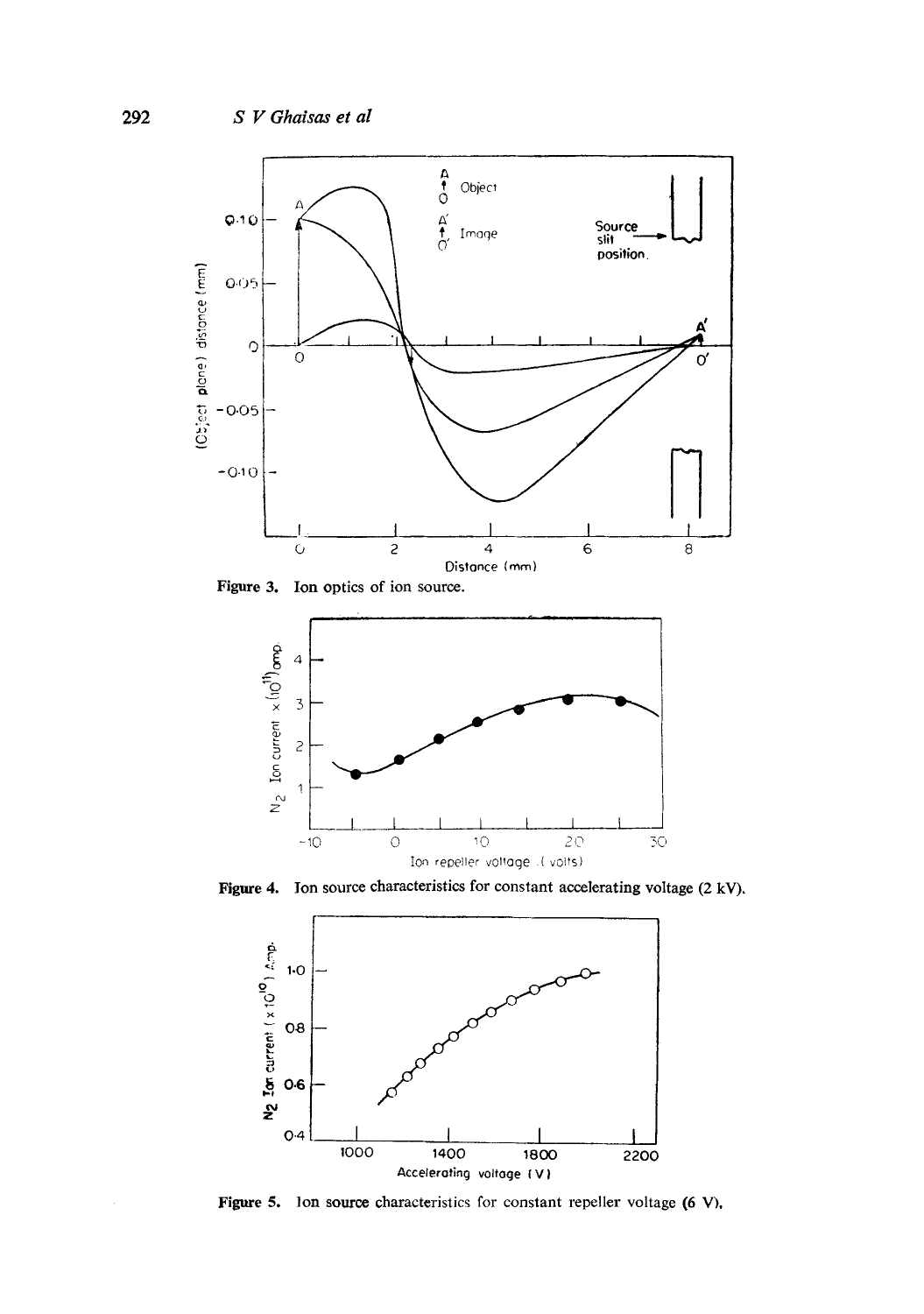that the ion current increases with repeller voltage, however, it results in the reduction of resolution. A proper compromise between the ion current (sensitivity) and the resolution was obtained using 6 V repeller voltage. This provided  $2 \times 10^{-5}$ amp/torr sensitivity at 200 mass resolution. For the same order of sensitivity, other workers (Fusafumi Nakao 1970; Giese 1959; Melton 1966) had obtained mass resolution in the range of 60 to 150. Figure 4 further shows that even for a negative repeller voltage, the ion current does exist at a measurable level and is due to the penetration of the field from the half plates  $A_1 - A_2$  in the ionisation box. Figure 5 shows that the ion current (sensitivity) increases with increase in the accelerating voltage as expected. The maximum extraction voltage used in the present work was 2 kV. A higher value of extraction voltage often causes sparking between the electrodes, particularly at relatively high gas pressure and the operation becomes unstable.

In order to check the utility of this ion source to study solid samples an experiment was conducted. About 10  $\mu$ g of BaO was coated on the tungsten filament fitted to the support  $H$  and evaporated by increasing temperature of the filament. The temperature was measured using a four-probe method (Jones and Langmuir 1927). The variation of Ba ion current with temperature is shown in figure 6. After about 1870° K the Ba ion current decreases because of depletion of the sample. To demonstrate its utility as a thermal ion source 40  $\mu$ g of Sr(NO<sub>3</sub>)<sub>2</sub> was evaporated from tungsten filament. The thermal Sr ion current of about  $4 \times 10^{-12}$  amp was obtained for about 15 min.

#### **4. Conclusion**

The measurements to study the performance of the modified electron bombardment type ion source have been carried out satisfactorily. The measured value of the sensitivity of the ion source was  $2 \times 10^{-5}$  amp/torr for N<sub>2</sub> at 200 resolution of the mass spectrometer. The ion source is simple in construction and useful for the analysis of solid samples in microgram quantity.



Figure 6. Evaporation of Ba from BaO.